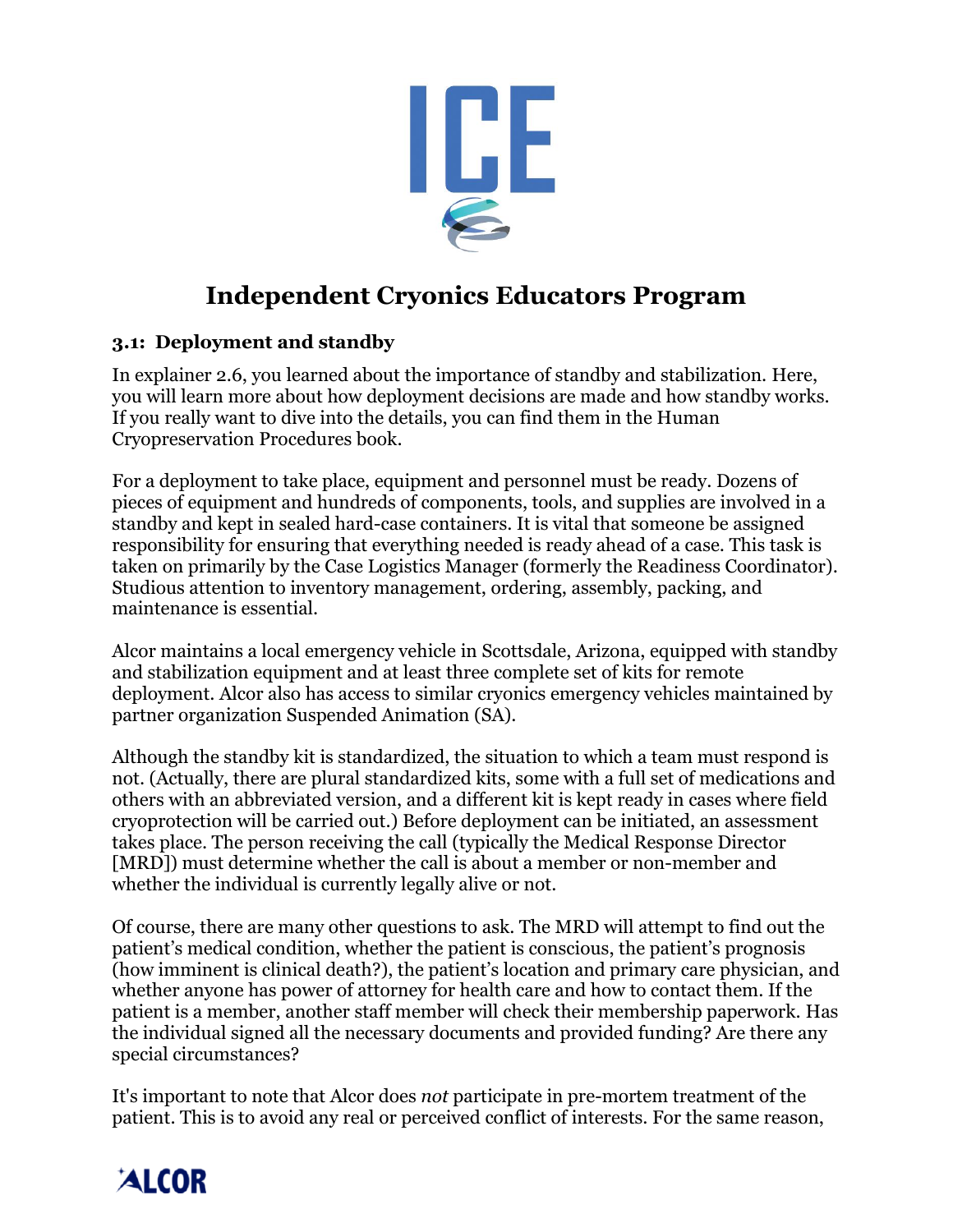legal death must be declared by a legally authorized and independent authority before procedures can begin.

If clinical death is not imminent, one person will often make an initial assessment and gather more information, in person if feasible. You may be surprised at how many pieces of information are essential or important. Just a few of them are:

- the location of the patient (home, hospital, hospice, etc.)
- willingness of the institution to allow equipment to be deployed
- potential obstacles to moving equipment or the patient
- names of physicians, nurses, and administrators
- any family members who are involved
- the mental state of the patient
- contact information for the coroner or Medical Examiner
- county health department location and hours
- nearest mortuary and their willingness to cooperate
- availability of a Ziegler container
- nearest airport, car rental, van rental, and welding gas supplies

If the Deployment Committee authorizes a deployment, the team must also figure out whether transport should be done by air or ground. It may be important to determine whether the member has additional funding for a charter flight, which can sometimes save crucial hours.

Once a standby is underway, the Medical Response Director will monitor the situation. They will keep records of phone calls and relevant conversations for later documentation. They will continue planning any logistics not yet settled. And they will seek out frequent updates on the team's movements, and keep in touch with the patient, family members, hospital personnel, and the cryonics organization's medical advisors.

As noted above, while kits and procedures are standardized, every case is unique. The job of the team is to work on filling in the unknowns and to get control of the variables until they bring the situation under control to the point where the patient is in their care.

What can go wrong? Here are some of the potential difficulties:

- simultaneous standbys for two or more patients
- problems with the member's funding
- a patient in a remote or inaccessible location
- difficulty finding a cooperative mortician
- weather-related delays
- delayed or missed flights
- holidays or weekends raising obstacles to renting vehicles or contacting officials
- hostile relatives
- the patient undergoes legal death before the team can arrive
- refusal of the hospital or hospice to allow equipment to be deployed in the room or nearby
- equipment failure